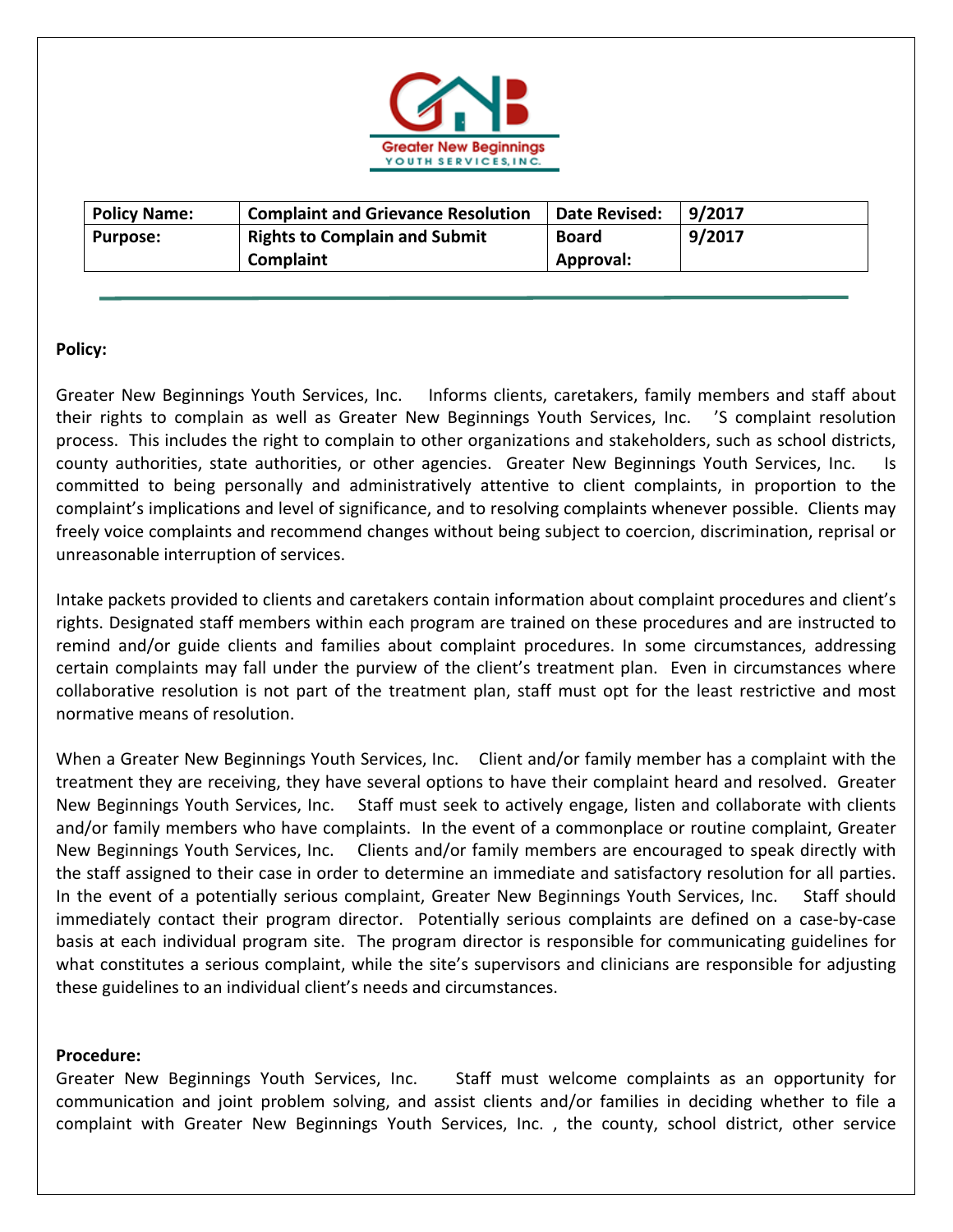provider, or with any combination of these options. When issuing a complaint, Greater New Beginnings Youth Services, Inc. Encourages clients and/or family members to choose one or more of the following options:

- **1. Verbal complaints.** If a client and/or family member has an issue with the treatment they are receiving, they are encouraged to make a verbal complaint directly to Greater New Beginnings Youth Services, Inc. Staff assigned to their case. They may also issue a complaint directly to any Greater New Beginnings Youth Services, Inc. Staff member, a county case manager, school district staff person, state staff person or other service provider with whom they feel comfortable talking about the issue. If a client and/or family member does not know how to reach another Greater New Beginnings Youth Services, Inc. To issue a verbal complaint, Greater New Beginnings Youth Services, Inc. Staff will assist in connecting them with the appropriate resource.
- **2. Written complaints**. If a client and/or family member wishes to file a complaint in writing, they may submit a written letter (in any format) that articulates the complaint. Immediately upon receiving a written letter detailing a complaint, the letter should be passed on to the program director and the executive office.

Alternatively, a client and/or family member may fill out the grievance/complaint form provided by the county, school district or other service provider. Greater New Beginnings Youth Services, Inc. Staff shall ensure clients and/or family members have access to complaint forms. If the client and/or family members need help in filling out the forms, Greater New Beginnings Youth Services, Inc. Staff shall offer support in completing and submitting the complaint to the appropriate Greater New Beginnings Youth Services, Inc. .

**3. Recorded complaints.**At the request and permission of the client and client's guardian and/or family member, Greater New Beginnings Youth Services, Inc. Staff may also record a complaint in any medium they wish. Recorded complaints must reviewed by the program director (or as per individual site policy), to determine an appropriate response.

When possible, Greater New Beginnings Youth Services, Inc. Staff members are encouraged to discuss and resolve commonplace complaints and problems at the program level first. If a client and/or family member still has a complaint after issuing a verbal, written or tape recorded complaint to a Greater New Beginnings Youth Services, Inc. Staff, they should be referred to the program director who will work with them to explore and find a solution. After review of the written or taped significant complaint, the program director shall meet with the client and/or family members to review the concerns and resolve the issues. In addition, the program director must record all complaints in a grievance log, and copies must be sent to the executive office, either with each complaint or on a monthly basis. Resolution of a serious complaint must be documented in a written report prepared by the program director and sent to involved staff as well as the executive office. The program director must also confirm the resolution of a serious complaint with the client, and a copy of the written report must be placed in the client's chart.

If the client and/or family members do not wish to go through the program director or if they are not satisfied with the program director's proposed solution, they may appeal directly to Greater New Beginnings Youth Services, Inc. 'S executive office. A staff person should help them contact the office.